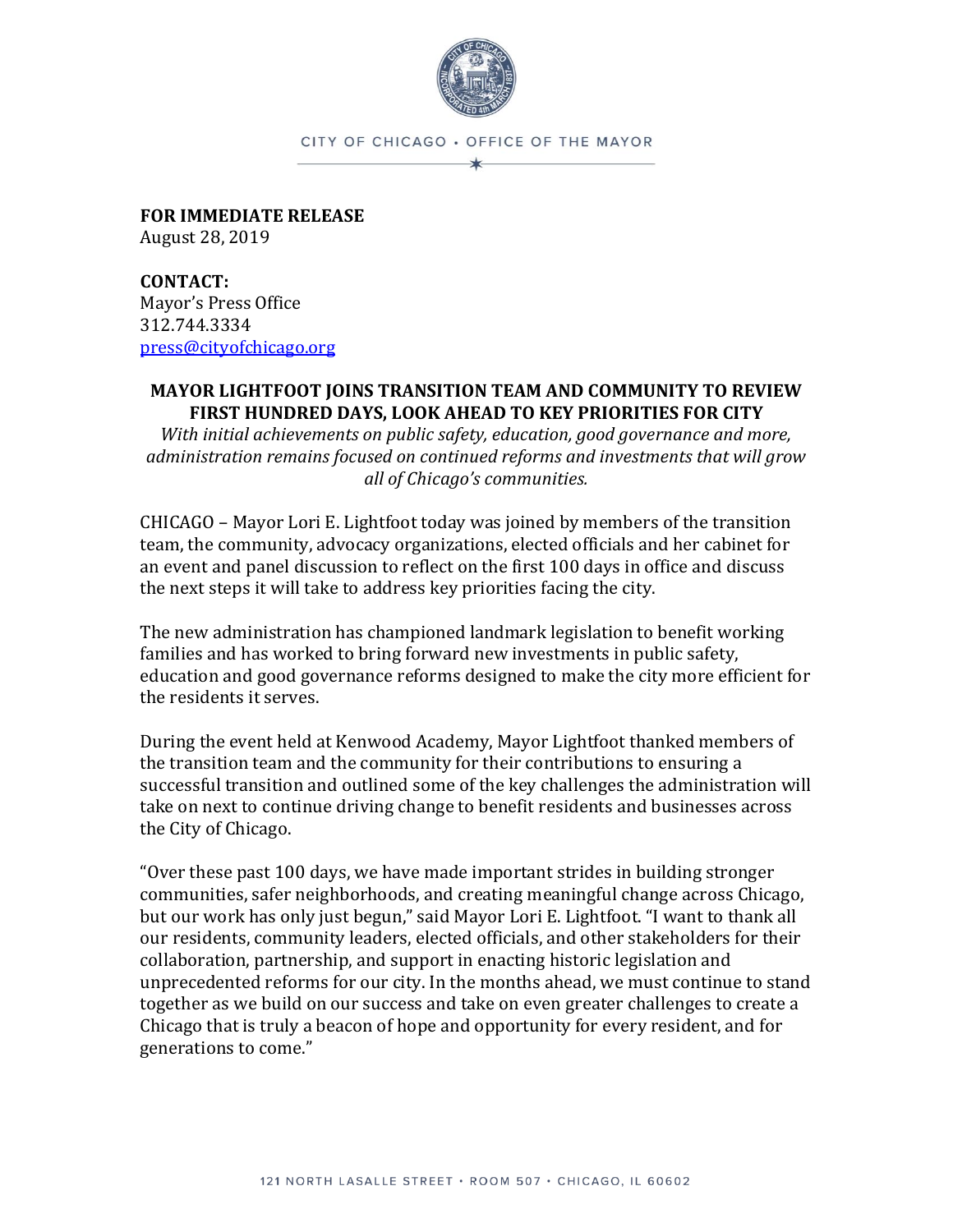

## CITY OF CHICAGO . OFFICE OF THE MAYOR

Thus far, the administration has focused on addressing some of the biggest challenges and opportunities facing Chicagoans – including passing unprecedented reforms to make city government more transparent, directing equity-focused investment in schools and instilling regulations to generate fairness in communities and workplaces.

These efforts have advanced through stronger collaboration between the city and a broad range of stakeholders, bringing new voices and ideas to the table. Key highlights from the first hundred days include:

- Creation of a multifaceted comprehensive crime-fighting strategy centered on unprecedented citywide coordination that has resulted in nearly 7,000 guns recovered year-to-date, a three-year low in murders, shooting incidents at their lowest count since 2015 and 20-year lows in robberies, burglaries and motor vehicle thefts.
- Directing a significant expansion of school staffing and resources, including an unprecedented equity-focused budget, commitment to increasing social worker, nurse and special education case manager positions, and one of the largest capital budgets in recent history with investments to upgrade classrooms and facilities at over 300 schools across the city in 2020.
- Passing the most comprehensive worker scheduling law in the nation that will finally give lower-wage workers and their families predictability in scheduling and fairer working conditions.
- Begun reforming an historically regressive fines and fees system in order to help people move into payment plans and compliance, instead of into bankruptcy.
- Overhauling the workers' compensation program to improve benefits to workers and reduce liability and claims costs to the city.
- Achieving passage of a series of ethics and good governance reforms to ensure the City operates more efficiently, transparently and in a way that is accountable to all residents and taxpayers.
- Doubling down on protections for immigrant and refugee families by issuing an executive order to terminate ICE access to citywide databases and city facilities, increasing legal aid funding by \$250,000, and uniting with community and business leaders to address fears in the wake of threats.
- Working with partners to secure authorization on a Chicago casino, and taking additional steps toward creating a long-term sustainable financial plan for the City.
- Creating the City's first-ever Office of Racial Justice and Equity to oversee the development of policies and practices to advance racial and social equity for the City.